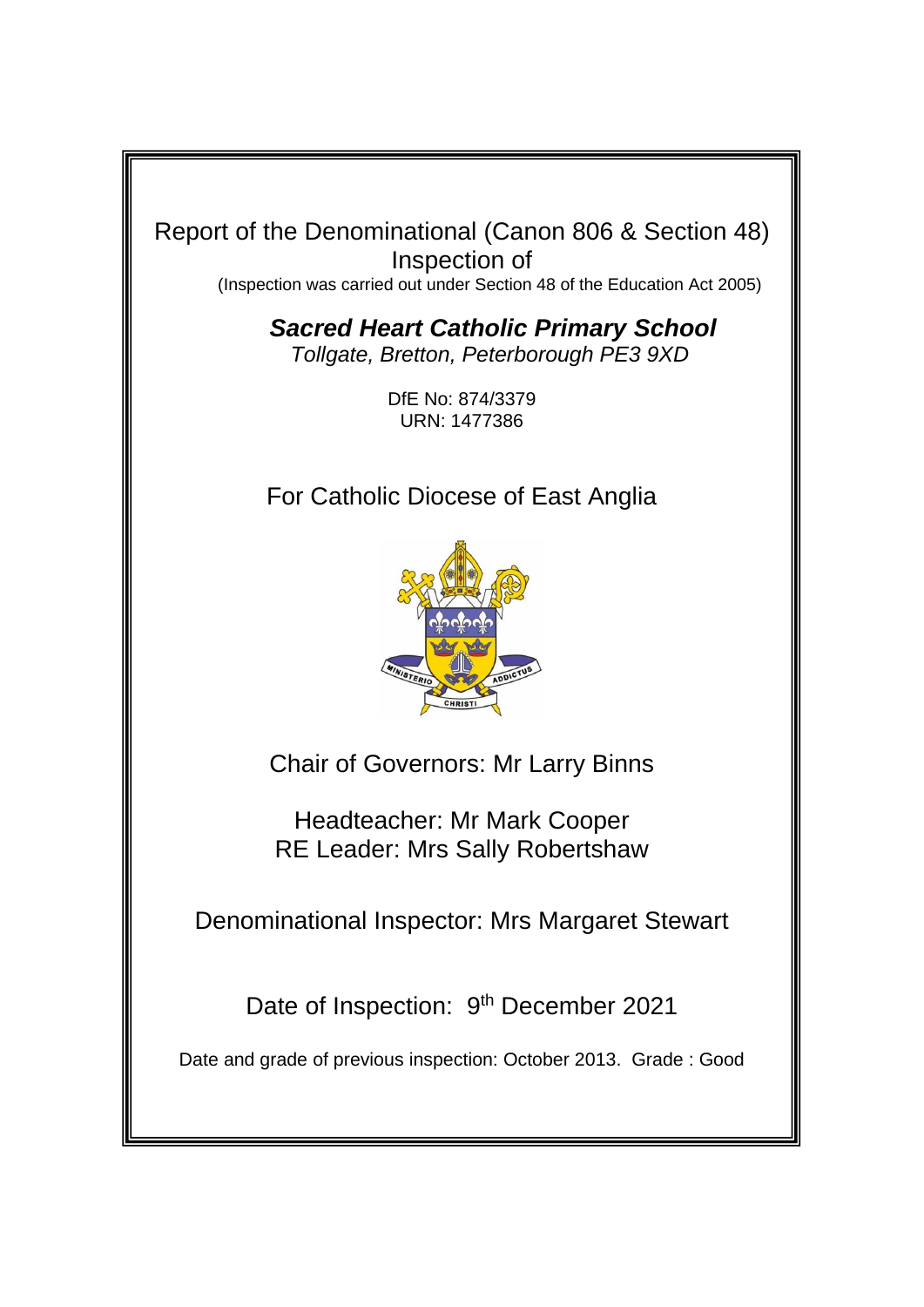### **DESCRIPTION OF THE SCHOOL**

Sacred Heart Catholic Primary School serves the parish of Sacred Heart and St. Oswald, Peterborough. The school is a single form entry with 210 pupils aged 4-11. 58% of staff are Catholic and there are 7 full time and 5 part time members of staff. 70% of the pupils speak English as an additional language which is an above-average proportion, and the percentage from different minority ethnic groups is high. The number of pupils with a disability and those who have special educational needs (SEND), supported through school action, is below average at 7% and there are 6 pupils supported with an Educational Health Care Plan (EHCP). A below-average proportion of pupils, 14%, are known to be eligible for the pupil premium (the additional government funding for certain groups, such as pupils known to be eligible for free school meals and children in local authority care).The preferred children deprivation information used by the government and Ofsted (IDACI) shows local deprivation is higher than national.

# **The S48 RE Inspection included:**

On the day of the inspection, the visit included attending a morning reflection in the Chapel with staff members followed by a tour of the school. The inspector met with the headteacher and deputy who is also the Religious Education (RE) leader, to discuss the Self Evaluation Form (SEF) and points for development. Parents responses to the questionnaire were discussed and evaluated. The weekly Mass, where pupils were reading, was observed on line. This was followed by lesson observations in classes R, Years 2, 4 and 6 and feedback from the headteacher and RE leader to the inspector. Due to COVID safety practices, a phone conversation with the parish priest and a zoom meeting with the governors took place. A book scrutiny with the headteacher and interviews with pupils and staff contributed valuable information towards the judgement of the inspection. Year 5 presented an Advent reflection in the afternoon and this was followed by feedback to the senior leadership team.

# **OVERALL EFFECTIVENESS OF THE SCHOOL AS A CATHOLIC SCHOOL.**

### **Grade 1**

Sacred Heart is an outstanding Catholic Primary school. Everyone in the school community lives out their Mission statement 'Together we live and learn, we play and pray'. They bear witness to this in the way they communicate with each other, nurture relationships and give the highest priority to the Catholic traditions of faith. The vibrant and engaging school environment celebrates the feasts and rhythms of the liturgical year and Catholic social teaching through art, photography, artefacts and pupils' work.

The school is highly valued by the families as a place where their children thrive 'Sacred Heart is excellent in nurturing our children in the Christian faith'...' is active in supporting families, parishioners and the community'.

All aspects from the last inspection have been fully embedded.

# **Provision during COVID 19**

The commitment to the pupils, their families and the adults in school during the pandemic is nothing less than extraordinary and it continues to be a source of strength to the whole school community going forward. The senior leadership team, alongside the teachers, were committed to making the provision for RE and Collective worship the utmost priority. As part of the remote learning offer, bespoke RE lessons, assemblies, reflections and liturgies were uploaded and available for all children. For those who were unable to access online provision, lessons and resources were delivered to pupils' homes. Pastoral care for families during this time was exemplary. Food and care packages were delivered to homes, as were hot meals to some. Senior leaders and staff stayed in regular contact with all children and for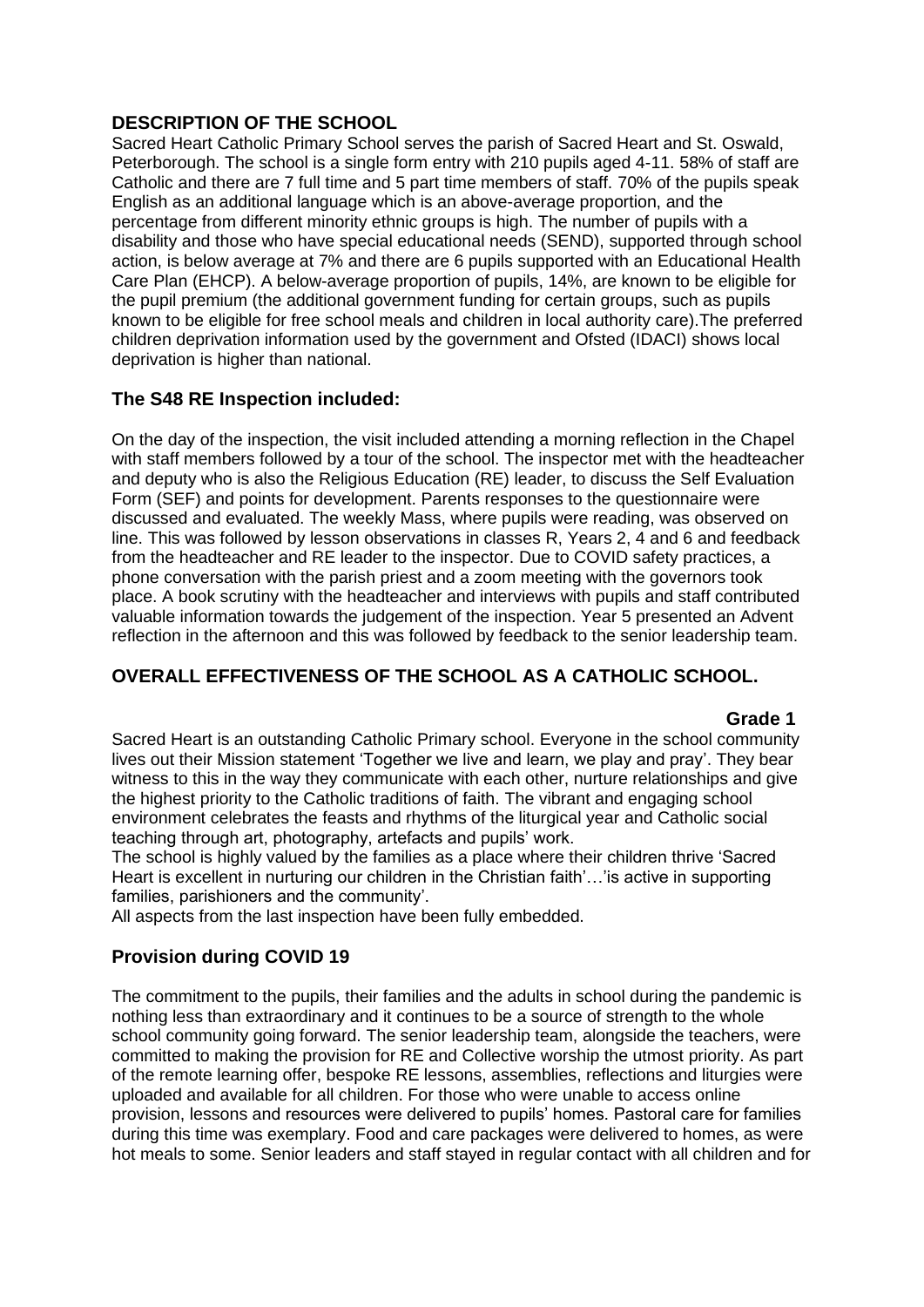some this was daily. Parents feel that the school 'supported families during the pandemic to make sure our Christian faith remained strong'.

### **What the school needs to do to improve further:**

- For prayer, liturgy and worship to reflect the richly diverse Catholic culture of the school through music, art, Saints' days and prayers of the Church in different languages.
- To fully embed the work of the Catholic Agency for Overseas Development (CAFOD) Club so that it continues to enrich the Catholic life of the school and further develop pupils' voice, enterprise and leadership.
- To embed opportunities for pupils' self-evaluation and self-challenge in RE.
- To further deepen teachers' understanding of the tools for assessment in RE so that pupils displaying greater depth can be identified.

# **CATHOLIC LIFE:** Grade 1

The extent to which the pupils contribute to and benefit from the Catholic life at Sacred Heart Catholic Primary School is outstanding. Pupils display a strong sense of respect for themselves and others. As a Rights Respecting school, pupils regard themselves as active Christians with a responsibility for making a difference through their words and actions in school, in their parishes and beyond. Pupils have a very good understanding of their Mission Statement and show a deep commitment to it. 'Together we live and learn, we play and pray'. As articulated by a Key Stage1 (KS1) pupil, 'We are living together as a community, we learn so no one gets left out, we enjoy our times together and we pray many times a day'. Pupils' attitudes to learning and their behaviour in lessons and around school is exemplary leading to pupils being happy and secure. 'Everyone is important and included' said another pupil in KS1. This is clearly evidenced by the provision made for some of the pupils with complex needs in the Rainbow room.

Pupils embrace many opportunities to develop leadership skills in RE. Commitment to the School Council, Chaplaincy teams and more recently the CAFOD Club enables pupils to widen and deepen their understanding of social justice and of how they can use their skills in the service of others. Pupils are proud of the many events they plan to help others, such as the 'Reverse Advent Calendar' where items are brought in to add to the calendar each day for the local food bank. The Chaplaincy team independently plan and deliver whole school assemblies inspired by the monthly Catholic value.

There is a visually rich and interactive environment celebrating the Catholic character and prayer life of the school. Displays of pupils' work within the RE curriculum and responses to Laudato Si and Fratelli Tutti reflect a commitment to Catholic social teaching, care for our common home and to the dignity of every human being.

The provision for pastoral care, led by the senior leadership team is outstanding. The provision and range of strategies put in place, promotes the wellbeing of both staff and pupils and is regarded as a high priority. There is a dedicated staff wellbeing team, a play therapist to support identified vulnerable pupils and there are many wellbeing events held in school and on line. During lockdown periods, pupils were able to access live 'Hangout' sessions on line to stay connected to their friends and teachers. This enabled pupils to transition back to school more confidently.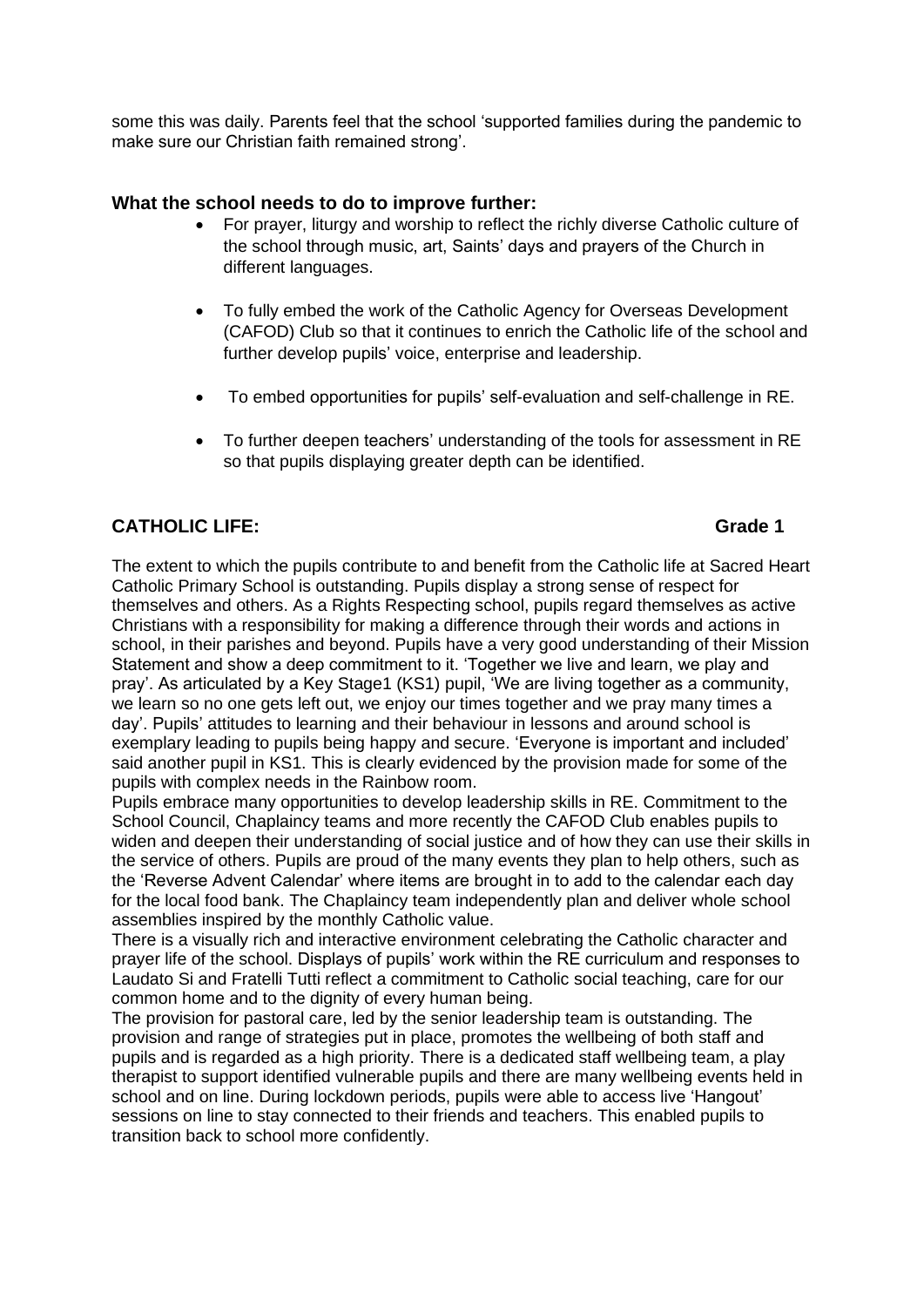The vision and the strength of the leadership of Catholic life by senior leaders and governors ensures that continuous improvements in the Catholic life of the school are identified, prioritised and actioned through frequent and focussed monitoring in RE. All adults in school provide excellent role models for the children in the way they communicate, nurture and sustain relationships and dedicate themselves to the Catholic life and Mission of the school. Teachers report that they feel highly valued by the senior leadership team and the school is a place where everyone experiences a strong sense of belonging.

### **RELIGIOUS EDUCATION: Grade 1**

Pupils are highly engaged with their learning in RE. This is evidenced in lessons, in their attitudes to learning and in their responses in discussion. Work in RE books is of a consistently high quality throughout all the year groups, and there is appropriate challenge for all learners including those pupils with SEND. Pupils demonstrate their learning through a variety of methods including independent and collaborative work. Deep questioning related to moral, ethical and spiritual understanding are thoughtfully responded to and in turn, pupils ask increasingly challenging questions related to the themes and scripture references in their work. A Key Stage 2 pupil said 'We are encouraged to work at greater depth, we have to dig in and dig deep'.

Most pupils are working at least at the expected standard for their age group, some are working at greater depth. In the books observed, progress from starting points showed clear progress without exception. Overall, attainment in RE is at least in line with other curriculum areas. Improvements to the curriculum planning and resourcing, using the diocesan RE Curriculum Plan has resulted in further challenge being offered and has raised expectations and outcomes in RE. Forecasts for the end of year predict outcomes in RE will be above other subject areas. Teachers are dedicated to providing high quality lessons and seek to constantly improve their subject knowledge through regular Continued Professional Development (CPD), both from within school, the Catholic Multi Academy Trust (CMAT) and with outside providers such as CAFOD and the Margaret Beaufort Institute. A variety of teaching strategies are used to engage pupils in their learning in RE. Skilled questioning to identify prior learning and making links to other curriculum areas, extend and challenge further thinking for pupils, which is evident and effectively used in lessons. Pupil's responses are valued and are effectively guided to greater depth by both teachers and support staff. Other faiths are taught well and pupils have an age appropriate understanding of how other religions are lived out and celebrated.

Assessment is focussed and robust. Use of the diocesan 'I Can Statements' and a shared understanding of the 'New Standards in RE' ensures that assessment is of a consistent quality. Moderation with other schools within the CMAT has endorsed judgements in pupils' learning.

The use of adapted knowledge organisers supports pupils to understand and retain more knowledge when working within an RE topic. Pupils use these as a reference to support and consolidate their understanding. The use of open, differentiated challenges is empowering pupils to challenge their learning, self-assess their work and identify their next steps. Further embedding of self-challenge and self-assessment is to be developed over the coming terms. Friday Messenger gives parents and carers a weekly overview of the RE Curriculum and the Christian Value that is a focus for the school. A suggested action allows families to explore learning further with their children.

As a result of highly effective leadership in RE, 'Deep Dive' monitoring ensures improvements with points for development are being addressed quickly and effectively. The governors are actively involved in the monitoring and evaluation of RE including 'Book Looks' and Learning Walks. They report that RE is given a high priority in all governor's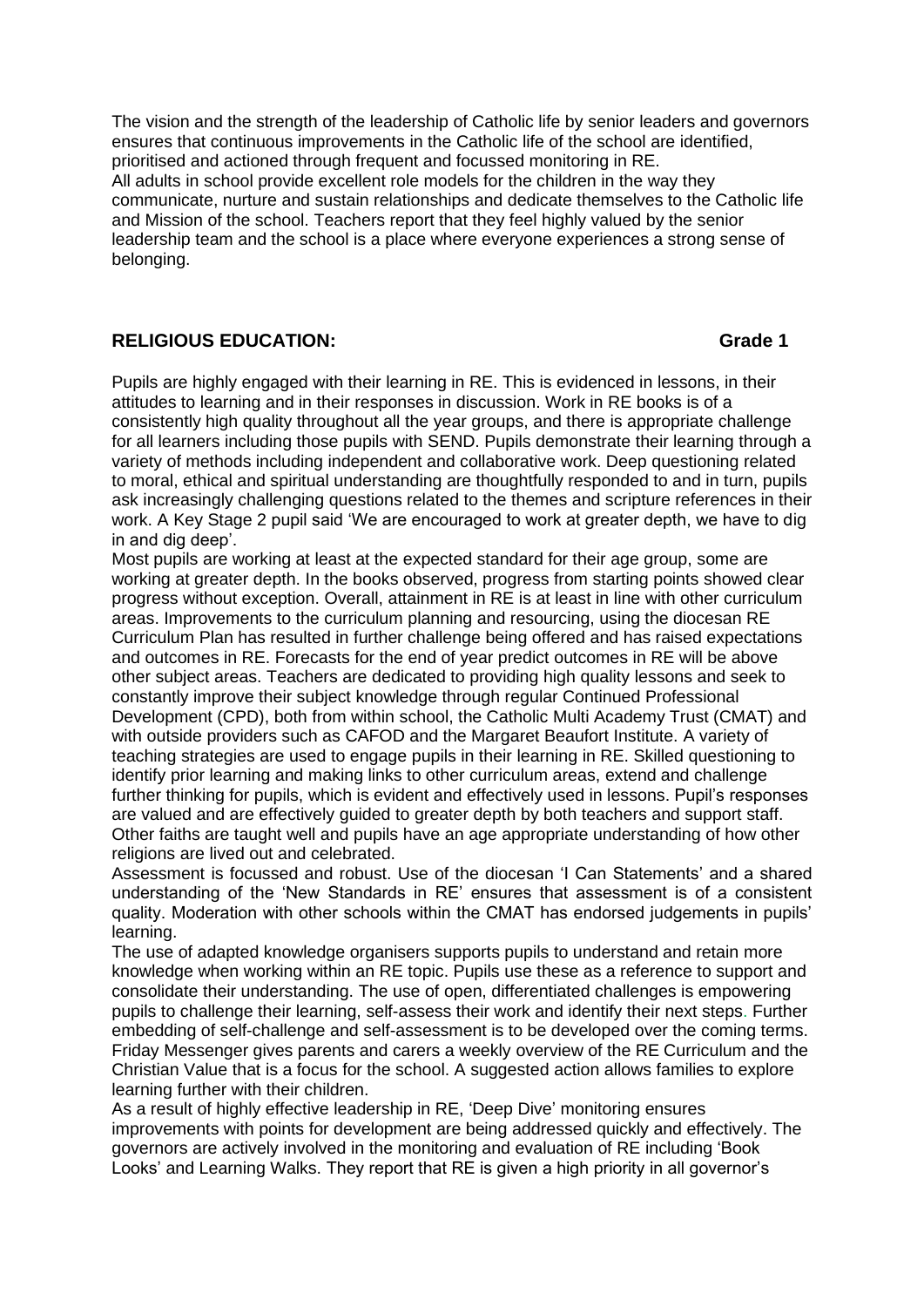meetings and that they feel well informed about all aspects of the subject. At least 10% teaching time is dedicated to RE as required by the Bishops' Conference. Funding in RE is given priority to address agreed developments such as creating an outdoor prayer garden, provision for high quality RE resources and whole staff CPD.

Relationship and Sex Education (RSE) is taught in an age appropriate way so that pupils develop a good understanding of loving relationships in a Catholic context. Resources from 'Life to the Full' and 'Journey in Love' are carefully adapted to support the needs of each year group and parents are consulted and informed.

## **COLLECTIVE WORSHIP: Grade 1**

Collective Worship is central to the life of the school and opportunities for praying together is cherished by everyone. Pupils have an excellent understanding of the liturgical year, its feasts and its seasons and can articulate this in discussion. Pupils are highly motivated in planning daily prayer times, reflections and liturgy alongside the parish priest. Pupils actively support the parish at Sunday Mass by reading and singing in church each month. The widening participation of leading prayer times in class and at whole school Collective Worship demonstrates the enthusiasm and confidence pupils have for prayer and reflection. During an Advent reflection in KS2, pupils were reverent and prayerful throughout, demonstrating a deep connection to the theme and thoughtful response to the question of 'How can you bear fruit today?' Pupils have an excellent understanding of the different forms of prayer and their meanings and purpose in developing a relationship with God. A Key Stage 2 Chaplain reflected 'Everyone has dark times in their lives but when you pray, you feel God flooding your life with light'. Pupils and staff alike highly value the Chapel in school as a special place for individual prayer and class reflections.

Resources from TenTen, CAFOD, CMAT Chaplaincy resource 'Pebbles', and the diocesan team IGNITE provide a rich and diverse experience of prayer, worship and call to action which significantly impacts on pupils' spiritual and moral development and contributes to their faith formation. The school choir is a credit to the school enabling pupils to celebrate their faith and enhance parish liturgy. The choir takes part in community concerts and events with other local schools, enriching their experience of worship in the wider community, together with performing with growing confidence gained from the experience of attending. During the annual whole school 'Global Day', Catholic traditions from other cultures are celebrated by pupils including saying the 'Hail Mary' in the Indian language. The school plans to develop the representation of the school's diverse cultural traditions in Collective Worship going forward.

Senior leaders model outstanding practice of Collective Worship for everyone in school. Support for teachers to lead and deliver quality Collective Worship is given priority by the RE leader. Governors regularly attend assemblies, Masses and services to celebrate the liturgical feasts and seasons, so are informed of the significant impact of Collective worship within the school community. The parish priest has a significant presence in the liturgical life of the school. He works closely with the school to ensure pupils, their families and staff are welcomed and enriched by the church's rhythms and practices.